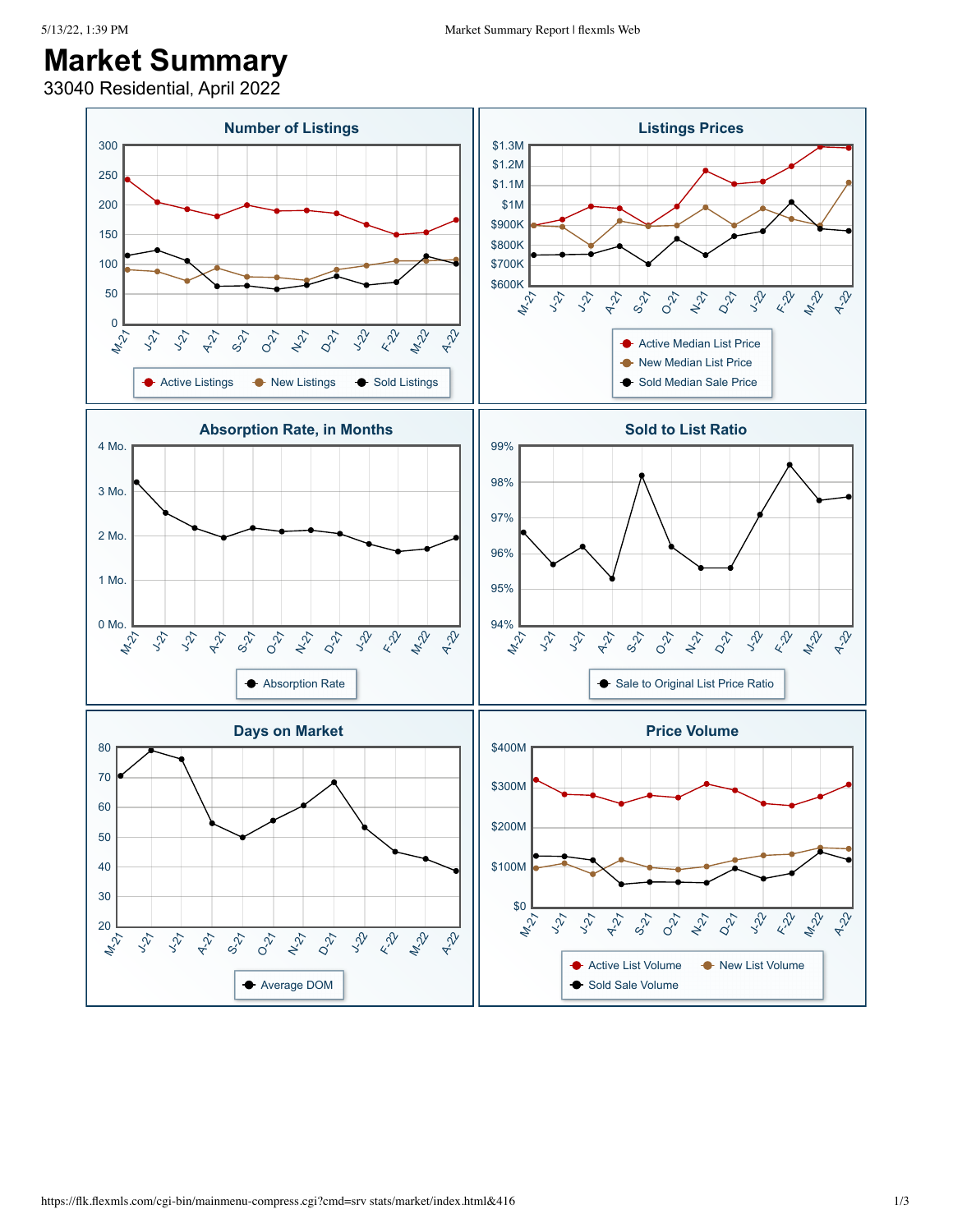5/13/22, 1:39 PM

| <b>Summary Statistics</b> |             |             |          |                 |                 |           |
|---------------------------|-------------|-------------|----------|-----------------|-----------------|-----------|
|                           | Apr-22      | Apr-21      | $%$ Chg  | <b>2022 YTD</b> | <b>2021 YTD</b> | % Chg $ $ |
| Absorption Rate           | 1.96        | 4.53        | $-56.73$ | 1.78            | 5.69            | $-68.72$  |
| Average List Price        | \$1.762.884 | \$1.303.750 | 35.22    | \$1.403.532     | \$1.172.579     | 19.70     |
| Median List Price         | \$1.289.000 | \$899,000   | 43.38    | \$999,000       | \$829,000       | 20.51     |
| Average Sale Price        | \$1.170.516 | \$949.902   | 23.22    | \$1,177,939     | \$1,029,878     | 14.38     |
| Median Sale Price         | \$871.500   | \$750,000   | 16.20    | \$887.500       | \$769,000       | 15.41     |
| Average DOM               | 38          | 69          | -44.93   | 43              | 81              | $-46.91$  |
| Median DOM                | 12          | 36          | $-66.67$ | 15              | 44              | $-65.91$  |

| <b>Sold Listings</b> |                                          |                         |          |                |                |                   | <b>Pending Listings</b> |                |                         |          |                     |                |          |
|----------------------|------------------------------------------|-------------------------|----------|----------------|----------------|-------------------|-------------------------|----------------|-------------------------|----------|---------------------|----------------|----------|
|                      | <b>This Month</b><br><b>Year to Date</b> |                         |          |                |                | <b>This Month</b> |                         |                |                         |          | <b>Year to Date</b> |                |          |
|                      | 2022                                     | 2021                    | % Chg    | 2022           | 2021           | % Chg             |                         | 2022           | 2021                    | % Chg    | 2022                | 2021           | $%$ Chg  |
| 0-99,999             | 0                                        | 0                       | 0.0      | 0              | 0              | 0.0               | 0-99,999                | 0              | 0                       | 0.0      | 0                   | 0              | 0.0      |
| 100,000-149,999      | 0                                        | 0                       | 0.0      | 8              | 0              | N/A               | 100,000-149,999         | 0              | 0                       | 0.0      | 4                   | $\mathbf 0$    | N/A      |
| 150,000-199,999      | 1                                        | 0                       | N/A      | 7              | 2              | 250.0             | 150,000-199,999         | 1              | 1                       | 0.0      | 12                  | $\overline{2}$ | 500.0    |
| 200,000-249,999      | 0                                        | 0                       | 0.0      | 7              | 6              | 16.7              | 200,000-249,999         | 0              | 3                       | $-100.0$ | 5                   | $\overline{7}$ | $-28.6$  |
| 250,000-299,999      | 3                                        | 5                       | $-40.0$  | 10             | 11             | $-9.1$            | 250,000-299,999         | 1              | $\overline{\mathbf{4}}$ | $-75.0$  | 8                   | 11             | $-27.3$  |
| 300,000-349,999      | 0                                        | $\overline{2}$          | $-100.0$ | 2              | 8              | $-75.0$           | 300,000-349,999         | 0              | 1                       | $-100.0$ | 1                   | 8              | $-87.5$  |
| 350,000-399,999      | 1                                        | 8                       | $-87.5$  | 3              | 21             | $-85.7$           | 350,000-399,999         | 0              | 3                       | $-100.0$ | 5                   | 25             | $-80.0$  |
| 400,000-449,999      | 4                                        | 13                      | $-69.2$  | 9              | 26             | $-65.4$           | 400,000-449,999         | 0              | 6                       | $-100.0$ | $\overline{7}$      | 21             | $-66.7$  |
| 450,000-499,999      | 1                                        | 9                       | $-88.9$  | 9              | 19             | $-52.6$           | 450,000-499,999         | $\overline{c}$ | 13                      | $-84.6$  | 9                   | 32             | $-71.9$  |
| 500,000-549,999      | 5                                        | 12                      | $-58.3$  | 13             | 24             | $-45.8$           | 500,000-549,999         | 3              | 9                       | -66.7    | 9                   | 24             | $-62.5$  |
| 550,000-599,999      | 5                                        | $\overline{4}$          | 25.0     | 13             | 19             | $-31.6$           | 550,000-599,999         | 2              | $\overline{7}$          | $-71.4$  | 10                  | 20             | $-50.0$  |
| 600,000-649,999      | 5                                        | 5                       | 0.0      | 18             | 24             | $-25.0$           | 600,000-649,999         | $\overline{c}$ | $\overline{4}$          | $-50.0$  | 16                  | 17             | $-5.9$   |
| 650,000-699,999      | 4                                        | 9                       | $-55.6$  | 13             | 29             | $-55.2$           | 650,000-699,999         | 2              | 11                      | $-81.8$  | 16                  | 46             | $-65.2$  |
| 700,000-749,999      | 6                                        | 5                       | 20.0     | 16             | 18             | $-11.1$           | 700,000-749,999         | 1              | $\overline{2}$          | $-50.0$  | 8                   | 23             | $-65.2$  |
| 750,000-799,999      | 5                                        | 8                       | $-37.5$  | 18             | 18             | 0.0               | 750,000-799,999         | 3              | $\overline{7}$          | $-57.1$  | 22                  | 21             | 4.8      |
| 800,000-849,999      | 8                                        | 8                       | 0.0      | 15             | 21             | $-28.6$           | 800,000-849,999         | 2              | 5                       | $-60.0$  | 11                  | 20             | $-45.0$  |
| 850,000-899,999      | 6                                        | 10                      | $-40.0$  | 19             | 25             | $-24.0$           | 850,000-899,999         | 2              | $\overline{7}$          | $-71.4$  | 20                  | 31             | $-35.5$  |
| 900,000-949,999      | 3                                        | 3                       | 0.0      | 11             | 13             | $-15.4$           | 900,000-949,999         | 3              | 5                       | $-40.0$  | 15                  | 14             | 7.1      |
| 950,000-999,999      | $\overline{2}$                           | 4                       | $-50.0$  | $\overline{7}$ | 11             | $-36.4$           | 950,000-999,999         | 1              | 3                       | $-66.7$  | $\overline{7}$      | 15             | $-53.3$  |
| 1,000,000-1,099,999  | $\overline{2}$                           | 4                       | $-50.0$  | 8              | 6              | 33.3              | 1,000,000-1,099,999     | 3              | $\overline{c}$          | 50.0     | 8                   | $\overline{7}$ | 14.3     |
| 1,100,000-1,199,999  | 4                                        | 3                       | 33.3     | 20             | 14             | 42.9              | 1,100,000-1,199,999     | 3              | 3                       | 0.0      | 20                  | 11             | 81.8     |
| 1,200,000-1,299,999  | $\overline{7}$                           | $\overline{\mathbf{4}}$ | 75.0     | 17             | 14             | 21.4              | 1,200,000-1,299,999     | 3              | 3                       | 0.0      | 16                  | 17             | $-5.9$   |
| 1,300,000-1,399,999  | 3                                        | 10                      | $-70.0$  | $\overline{7}$ | 14             | $-50.0$           | 1,300,000-1,399,999     | 1              | $\overline{2}$          | $-50.0$  | 8                   | 10             | $-20.0$  |
| 1,400,000-1,499,999  | 3                                        | 4                       | $-25.0$  | $\overline{7}$ | 10             | $-30.0$           | 1,400,000-1,499,999     | 0              | 3                       | $-100.0$ | 6                   | 15             | $-60.0$  |
| 1,500,000-1,599,999  | $\overline{c}$                           | 1                       | 100.0    | 11             | 2              | 450.0             | 1,500,000-1,599,999     | 1              | $\mathsf 3$             | $-66.7$  | 8                   | 3              | 166.7    |
| 1,600,000-1,699,999  | $\overline{2}$                           | 0                       | N/A      | 9              | 5              | 80.0              | 1,600,000-1,699,999     | 0              | $\overline{2}$          | $-100.0$ | 5                   | 4              | 25.0     |
| 1,700,000-1,799,999  | $\overline{c}$                           | 0                       | N/A      | 9              | 5              | 80.0              | 1,700,000-1,799,999     | 1              | 3                       | $-66.7$  | 3                   | $\overline{7}$ | $-57.1$  |
| 1,800,000-1,899,999  | $\overline{2}$                           | 4                       | $-50.0$  | 8              | 10             | $-20.0$           | 1,800,000-1,899,999     | 1              | $\overline{2}$          | $-50.0$  | 6                   | 8              | $-25.0$  |
| 1,900,000-1,999,999  | 2                                        | 2                       | 0.0      | 5              | $\overline{2}$ | 150.0             | 1,900,000-1,999,999     | 1              | 3                       | $-66.7$  | 8                   | 13             | $-38.5$  |
| 2,000,000-2,249,999  | $\overline{2}$                           | 4                       | $-50.0$  | 8              | 16             | $-50.0$           | 2,000,000-2,249,999     | 1              | 5                       | $-80.0$  | 6                   | 9              | $-33.3$  |
| 2,250,000-2,499,999  | 4                                        | 1                       | 300.0    | 13             | 9              | 44.4              | 2,250,000-2,499,999     | 2              | 5                       | $-60.0$  | 12                  | 19             | $-36.8$  |
| 2,500,000-2,749,999  | 1                                        | 0                       | N/A      | 7              | 6              | 16.7              | 2,500,000-2,749,999     | 0              | 3                       | $-100.0$ | 6                   | 9              | $-33.3$  |
| 2,750,000-2,999,999  | 0                                        | 1                       | $-100.0$ | 5              | 5              | 0.0               | 2,750,000-2,999,999     | 0              | 3                       | $-100.0$ | 3                   | 8              | $-62.5$  |
| 3,000,000-3,249,999  | 0                                        | 0                       | 0.0      | 4              | 5              | $-20.0$           | 3,000,000-3,249,999     | 0              | $\overline{c}$          | $-100.0$ | 2                   | 3              | $-33.3$  |
| 3,250,000-3,499,999  | 4                                        | 1                       | 300.0    | 8              | 3              | 166.7             | 3,250,000-3,499,999     | 4              | $\mathbf{1}$            | 300.0    | 14                  | 4              | 250.0    |
| 3,500,000-3,749,999  | 0                                        | 0                       | 0.0      | 2              | 1              | 100.0             | 3,500,000-3,749,999     | 1              | $\Omega$                | N/A      | 1                   | 1              | 0.0      |
| 3,750,000-3,999,999  | $\overline{2}$                           | $\overline{2}$          | 0.0      | 2              | 4              | $-50.0$           | 3,750,000-3,999,999     | 0              | 0                       | 0.0      | 1                   | 6              | $-83.3$  |
| 4,000,000-4,249,999  | 0                                        | 0                       | 0.0      | 0              | 0              | 0.0               | 4,000,000-4,249,999     | 2              | 0                       | N/A      | 2                   | 0              | N/A      |
| 4,250,000-4,499,999  | 0                                        | $\mathbf{0}$            | 0.0      | 0              | $\mathbf{1}$   | $-100.0$          | 4,250,000-4,499,999     | 0              | $\Omega$                | 0.0      | 0                   | $\mathbf{0}$   | 0.0      |
| 4,500,000-4,749,999  | 0                                        | 0                       | 0.0      | 0              | $\mathbf 0$    | 0.0               | 4,500,000-4,749,999     | 0              | 0                       | 0.0      | 0                   | $\mathbf 0$    | 0.0      |
| 4,750,000-4,999,999  | 0                                        | 0                       | 0.0      | 0              | 0              | 0.0               | 4,750,000-4,999,999     | 0              | 1                       | $-100.0$ | 0                   | 1              | $-100.0$ |
| $5,000,000+$         | 0                                        | 1                       | $-100.0$ | 2              | 2              | 0.0               | 5,000,000+              | 0              | 0                       | 0.0      | 1                   | 1              | 0.0      |
| Totals               | 101                                      | 147                     | $-31.3$  | 350            | 429            | $-18.4$           | Totals                  | 49             | 137                     | $-64.2$  | 321                 | 493            | $-34.9$  |